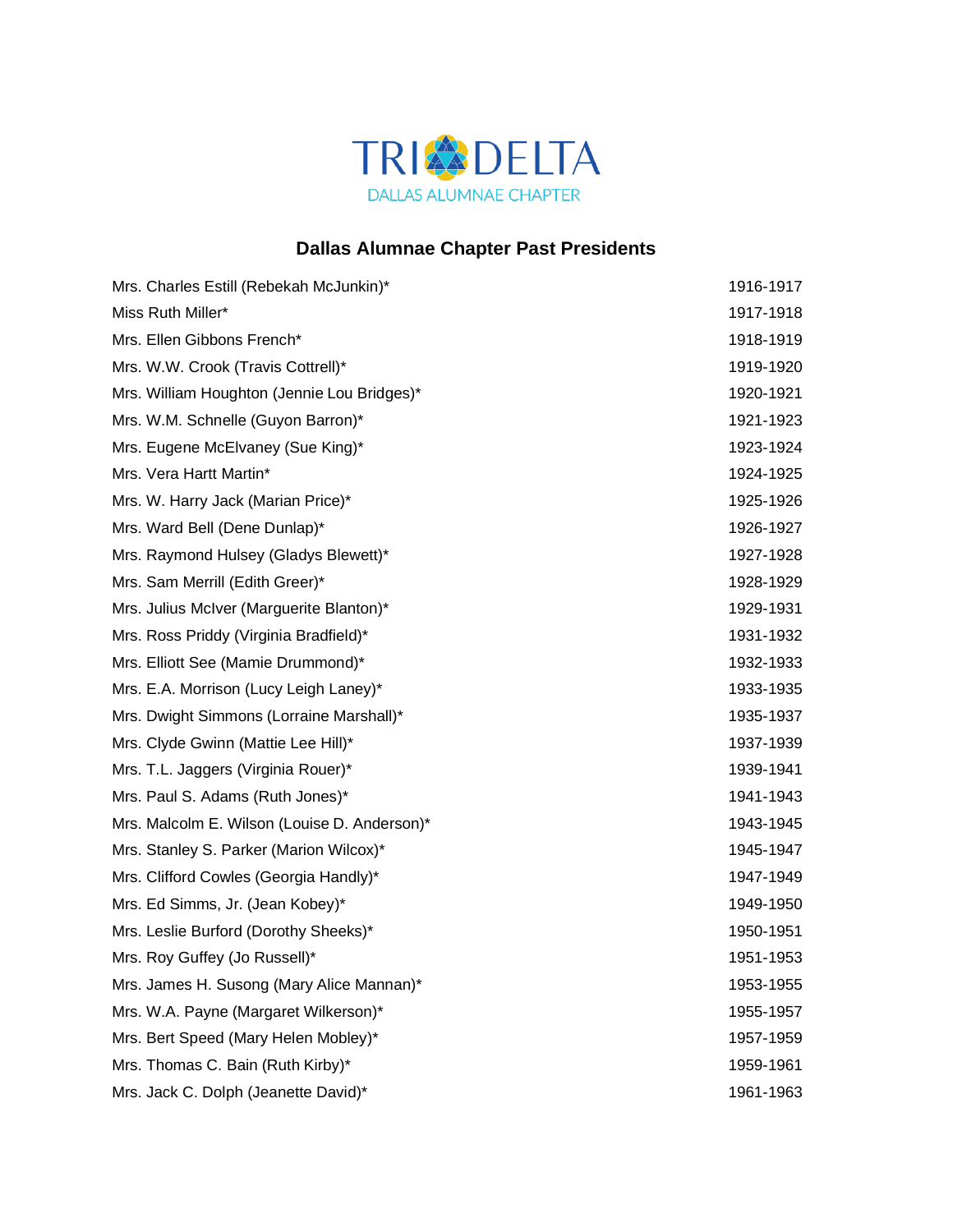| Mrs. J.C. Galbraith (Jane Poske)*                  | 1963-1965 |
|----------------------------------------------------|-----------|
| Mrs. L.M. Kennedy, Jr. (Betty Spencer)*            | 1965-1967 |
| Mrs. Pierce Allman (Allie Beth McMurtry)           | 1967-1968 |
| Mrs. Paul Thayer (Margery Schwartz)                | 1968-1969 |
| Mrs. H. Gilson Scurlock (Maydee Johnson)           | 1969-1971 |
| Mrs. A.J. Phillips, Jr. (Lena Lee Lamberth)*       | 1971-1973 |
| Mrs. Jane Spikes (Jane DeWald)*                    | 1973-1975 |
| Mrs. Jerry Norton (Jean Roberts)*                  | 1975-1977 |
| Mrs. Peter Lutken, Jr. (Ruth Ray)*                 | 1977-1979 |
| Mrs. Jerry D. Dumas, Sr. (Nancy Lagow)             | 1979-1980 |
| Mrs. William H. Hitzelberger, Jr. (Barbara Lomax)* | 1980-1982 |
| Mrs. Robert L. Dillard III (Susan Richardson)      | 1982-1983 |
| Mrs. Peter M. Tart (Shirley Shull)                 | 1983-1984 |
| Mrs. Jay Rodney Reese (Nina Ruth Spearman)*        | 1984-1985 |
| Mrs. Thomas T. Wardlaw (Ruth Robertson)            | 1985-1986 |
| Mrs. Tom F. Parker (Jo Anne McNeely)               | 1986-1987 |
| Mrs. Harry R. Shawver, Jr. (Barbara Shive)*        | 1987-1988 |
| Mrs. Will B. Cox (Fran Yeary)                      | 1988-1989 |
| Mrs. Baker Montgomery (Mary McFarland)             | 1989-1990 |
| Ms. Andrea H. Hughes                               | 1990-1991 |
| Mrs. Barry D. Drees (Ann Lawson)                   | 1991-1992 |
| Mrs. Bruce A. Cheatham (Jeanne O'Neill)            | 1992-1993 |
| Mrs. John Field Scovell (Diane King)               | 1993-1994 |
| Mrs. James M. Johnston (Suzanne Scott)             | 1994-1996 |
| Mrs. Charles T. Underwood, Jr. (Barbara Willis)    | 1996-1997 |
| Mrs. George W. Wharton (Jeanette Hammack)          | 1997-1998 |
| Mrs. Tom C. Doell (Susan Poe)                      | 1998-1999 |
| Mrs. Robert H. Engstrom (Katie Miller)             | 1999-2001 |
| Mrs. Fred A. Brown (Brenda Myers)                  | 2001-2002 |
| Mrs. Jane DeWald Spikes*                           | 2002-2004 |
| Mrs. Robert L. Dillard III (Susan Richardson)      | 2004-2005 |
| Mrs. David M. Hall (Dawn Renzetti)                 | 2005-2006 |
| Mrs. Kelly D. Williams (Annell Haughton)           | 2006-2007 |
| Mrs. Karen Pirinelli                               | 2007-2008 |
| Mrs. John B. Anderson (Nancy Seay)                 | 2008-2009 |
| Mrs. Stephen C. Hoefer (Bursley Bishop)            | 2009-2010 |
| Mrs. Terri Nieman Kennedy                          | 2010-2011 |